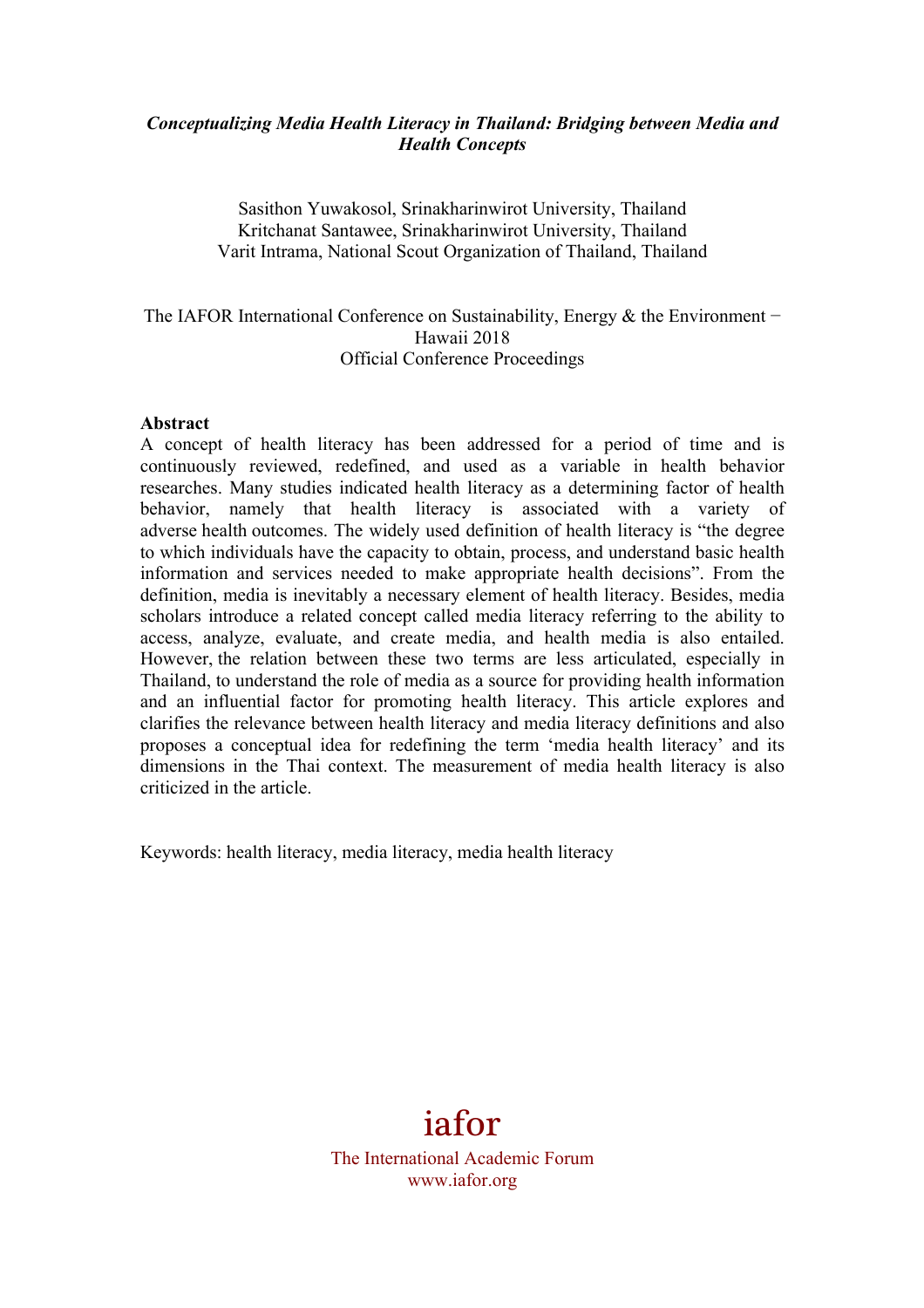#### **Introduction**

The Statute on the National Health System B.E. 2552 of Thailand defines "health" as the state of human being which is perfect in physical, mental, spiritual, and social aspects, all of which are holistic in balance. Dr Prawase Wasi explained each of the four aspects as follows: 1) physical wellness is to have a healthy body, to live safely with four basic necessities of life, and to be free from poison; 2) mental wellness is to have virtue, gracefulness, peace of mind, and intelligence; 3) social wellness is to live together peacefully within a strong and fair community; 4) spiritual wellness is to have knowledge, literacy, harmony, and freedom. Given those definitions, health is composed of physical, mental, and social well-being. To have good health is one way to achieve happiness and success in life and health literacy is the key and foundation to that goal.

Health literacy is related to health outcomes, which include holistic health status, diabetes control and HIV infection control, and health services, which include flu vaccination, sexual transmitted disease screening, access to hospital treatment, and health expenditures (Health Education Division, 2011). A number of studies indicated relation between health literacy and health behavior. Health literacy can also solve and reduce health inequality problems because the people will have comprehension about changing physical and mental diseases and be able to avoid health risk to spare themselves the burden from getting access to healthcare such as spending on medical services and medicines. At the same time, it can lessen the workload of hospitals and health service centers and lower the state's healthcare treatment expenditures, which will allow the country to use the budget for promoting health and preventing diseases instead. Manganello (2008) divided health literacy into four levels: functional health literacy, interactive health literacy, critical health literacy, and media health literacy. Taking into account the influence of media on individuals nowadays, media literacy is included as part of health literacy development for the media plays an important role in communicating health information.

Media scholars have introduced a media literacy concept, which generally refers to the ability of citizen to access, analyze, and produce a variety of information. Media literacy study is related to many fields of knowledge such as pragmatics, history, science, and technology, so to study media literacy in the context of health also includes the study of the influence of media content presentation on an individual's health such as regarding dietetics, gender, alcohol consumption, and smoking behavior.

However, health literacy and media literacy studies by medical and public health scholars and media scholars these days have not much addressed the integration of health and communication science in developing measurement of media health literacy and finding indicators of relations among public health knowledge, media use skill, and the media's role in providing health information to create good health behavior. Moreover, the relations between health literacy and media literacy are less articulated, especially in Thailand. This article aimed to review the concepts of literacy, health literacy, and media literacy to find their relations, study health literacy researches in Thailand to suggest a concept of media health literacy, and provide a guideline of media literacy measurement for using in the study of media's role as a source of health information.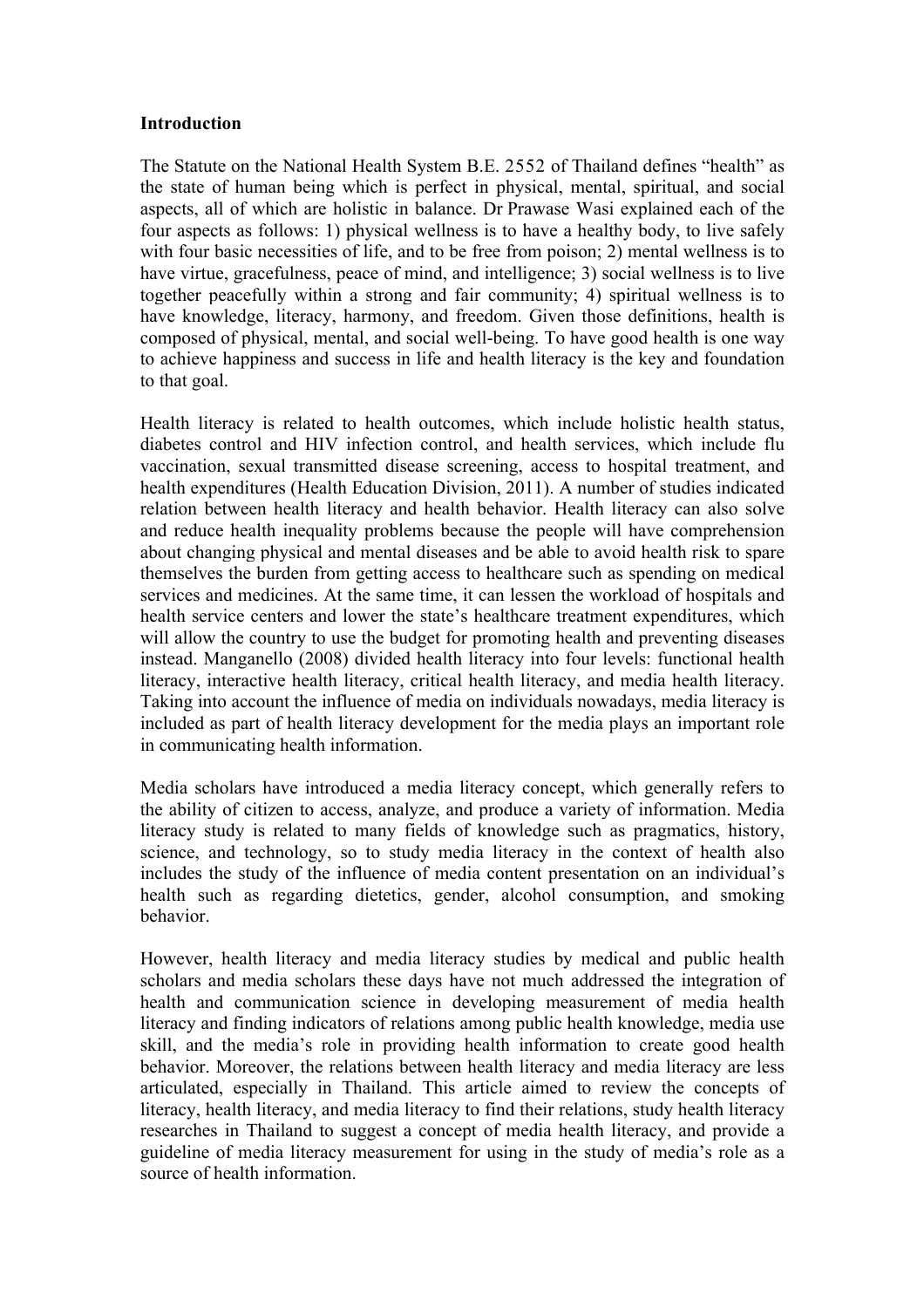#### **The relevance of health literacy and media literacy definitions**

To understand the concept of health literacy and media literacy should start from historical review of the evolution of the definition of literacy. Literacy has traditionally been thought of as reading and writing. Although these are essential components of literacy, the understanding of literacy today is changed. Berkman et al. (2010) reviewed the definitions of literacy in the United States and concluded the evolution of literacy definitions, that the meaning of literacy was changed from being able to sign a document and read and write in own language to functional literacy which required school training with at least a high school diploma. Post-secondary education is necessary at present. An individual's ability to read, write, and speak in English and compute and solve problems at a level of proficiency is necessary for functioning on job and in society, achieving one's goal, and developing one's knowledge and potential. In addition, data in the past 20 years showed relations between low literacy levels and poor health status and health outcomes. This led to growing studies in those issues and subsequently the emergence of a new field of study called health literacy (Berkman et al., 2004).

The concept of health literacy was first introduced in a document from an academic seminar on health education in 1974 (Mancuso, 2009). Yet, there is no consensus about the definition of health literacy. The World Health Organization or WHO (1998) defined health literacy as "the cognitive and social skills which determine the motivation and ability of individuals to gain access to, understand and use information in ways which promote and maintain good health". The Ad Hoc Committee on Health Literacy for the Council on Scientific Affairs of the American Medical Association or AMA (1999: 553) referred to health literacy as "a constellation of skills, including the ability to perform basic reading and numerical tasks required to function in the health care environment". In Thailand, health literacy is defined as the ability and skill of an individual to access information, knowledge, and understanding for analysis, assessment, and management of oneself and the ability to give health advice to a person, family, and community for good health (Health Education Division, 2011). Accordingly, a general definition of health literacy is "the degree to which individuals have the capacity to obtain, process, and understand basic health information and services needed to make appropriate health decisions".

Nutbeam's prototypical model (2008) divided health literacy into three levels: 1) functional health literacy – basic skills of reading and writing that are necessary for functionally effectively in everyday situations; 2) interactive health literacy – more advanced cognitive and literacy skills which, together with social skills, can be used to actively participate in everyday situations, extract information and derive meaning from different forms of communication, and apply this to changing circumstance; 3) critical health literacy *-* more advanced cognitive skills which, together with social skills, can be applied to critically analyze information and use this to exert greater control over life events and situations.

Manganello (2008), seeing the importance of the media, both offline and online such as websites, social networking sites (SNS), and mobile applications, as a source of health information, subsequently added a dimension of media health literacy as an ultimate level of health literacy. Media literacy is referred to as the ability of an individual to analyze, evaluate, and interpret media content. Therefore, media literacy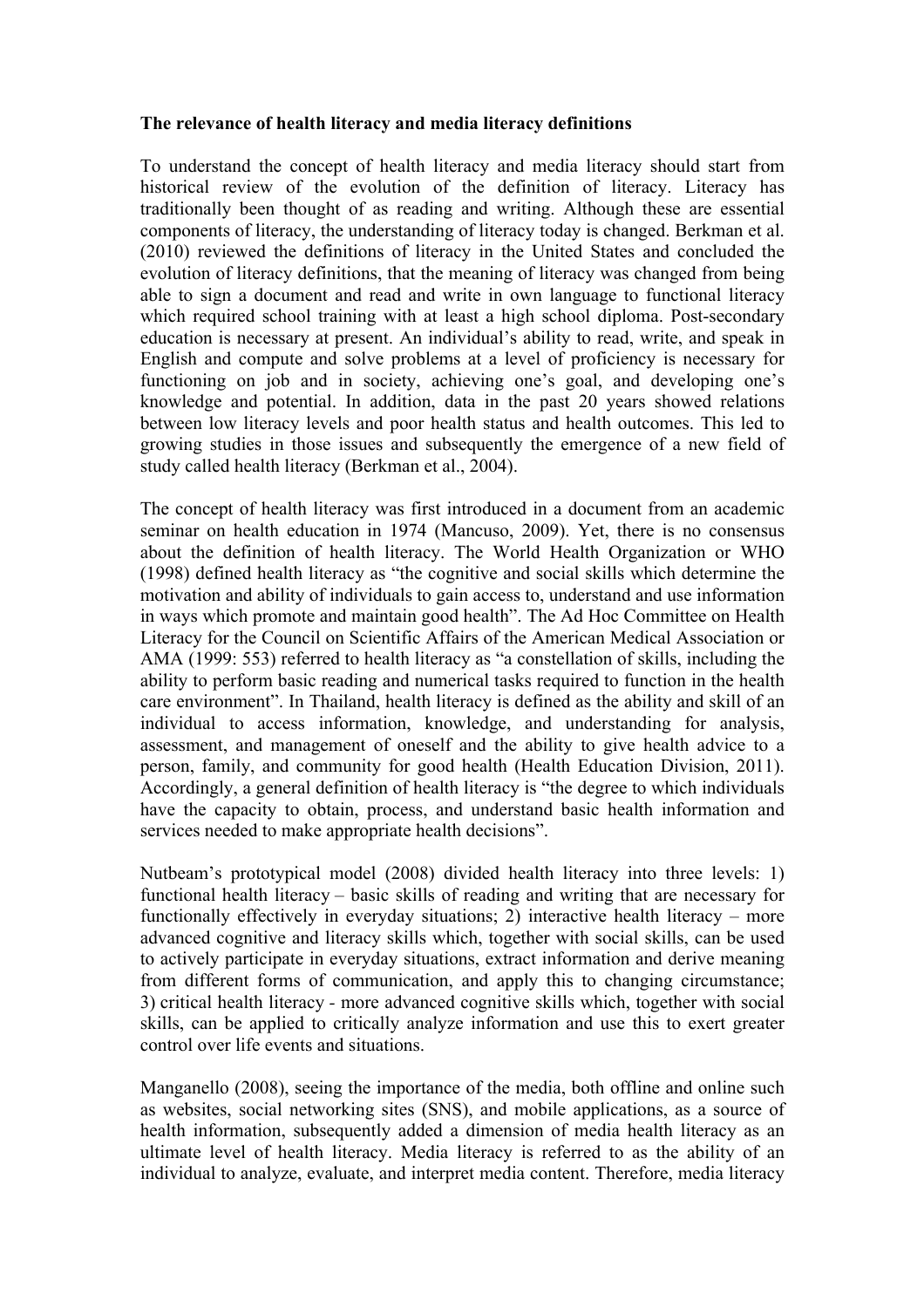is related to health literacy and changes of health outcomes can result from health education and health communication activities.

According to Hobb (2003), media literacy consisted of 1) the ability access messages, which includes skills of decoding symbols and understanding vocabulary and skills of understanding hyperlinking and digital space and using effective search and find tools, 2) the ability to analyze messages, which includes skills of comprehensive understanding, classifying concepts, giving rational opinions, understanding strategies of a message, and identifying a purpose and point of view of a message, 3) the ability to evaluate messages, which includes skills of assessing a relation and value of a message to the readers, interpreting a message, and predicting an outcome or reaching a logical conclusion from a message, and 4) the ability to communicate messages, which includes skills of understanding the other side of the communication, using symbols to convey meanings effectively, and creating messages via an appropriate form of media.

Interestingly, media literacy is not only limited to school training but lifelong learning from childhood to old age. For this reason, media literacy promotion starts from a family; parents should act as good examples of how to use media for their children. When it comes to an education system, teachers should add knowledge about media literacy in their lessons, teaching students to ask questions, analyze, and evaluate media content. At the same time, media producers should adhere to the code of ethics in working and media regulators should have policies to encourage good media and counter the media that promotes negative value and behavior.

Although the definitions of health literacy and media literacy are closely intertwined, in practice public health personnel who have insights into health information and media personnel who are expert in communication and understand the influence of media still work separately to develop good health for people in the community. Therefore, relevant personnel from the public health and media sectors should have mutual understanding about health and media literacy to encourage and develop media literacy in the society.

#### **Influence of media on health**

Media can have an influence on a person's health in many aspects. Mentally, media presentation can affect a person's satisfaction or dissatisfaction with consumption. Physically, media content can lead to desirable or undesirable changes in a person's health behavior. And intellectually, media can create demands for goods and promote materialism in the society.

Overseas studies about the influence of media on health showed adverse impact of media such as aggressive and violent behavior, sexual behavior, self-image perception, malnutrition, obesity, drug use, alcohol consumption, and smoking behavior (Bergsma & Carney, 2008). Media content can have effects on the development of health-related attitude, habit, and behavior of adolescents, which can continue in adulthood. There were empirical evidences that media had positive or negative influence on a person's self-image perception, eating behavior, and self-respect (Smolak & Stein, 2006; Tiggemann & Miller, 2010, Utter, Neumark- Sztainer, Wall, & Story, 2003, Frisén & Holmqvist, 2010). A study showed that adolescents with low health literacy were prone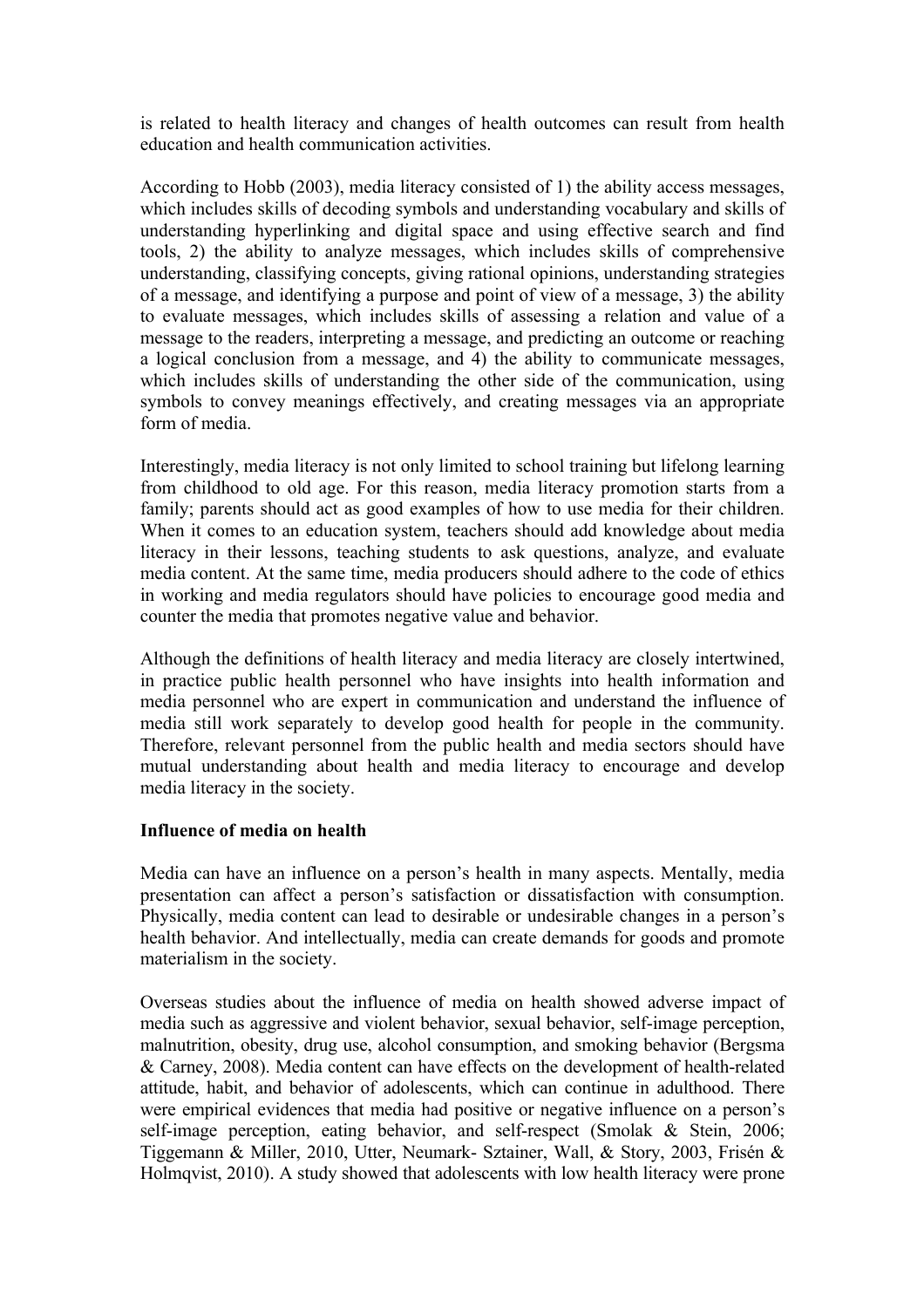to risky health behavior and diabetes and had little good health behavior (Conwell et al. 2003, Sharif & Blank, 2010, Chang, 2011). In addition, while those providing health knowledge and state agencies providing healthcare services were trying to use the media to promote good health behavior, advertisers only focused on increasing consumption to boost profit (Wilmot, Begoray, & Banister, 2013).

As negative effects of the media are inevitable, it is necessary to create immunity and at the same time increase positive outcomes from media use. Therefore, media literacy is an important and vital skill that should be developed in people. To be media literate, an individual will be able to access health-related content, protect oneself from being motivated by content, critically analyze and interpret the content one has watched, listened, or interacted with, apply the content, and creatively create and disseminate media. Accordingly, the practical and most effective approach is to promote media health literacy, which is an integration of health literacy and media literacy.

#### **Studies and measurement of health literacy**

During 1999-2009, the number of research articles and studies on heath literacy in Thailand had increased. Most of the studies targeted adults, followed by the elderly, children, and the adolescent, respectively (Kwanmuang Kaeo-dum-koeng, cited by Health Education Division, 2011). In fact, however, health literacy is important to people of every age group, especially media health literacy, for the media is a big source of health information, which is provided directly in a form of health content and indirectly via other content such as TV series, movies, advertisements, and news.

The evaluation of health literacy had been undertaken in many target groups by many health agencies and scholars. Yet, the indicators of people with poor health literacy in some studies are informal. For example, patients reported that they failed to complete registration form, were unable to name medications or explain their purpose of dosing, identified pills by looking at them but not reading the labels, and repeatedly used statements like "I'm too tried to read" when asked to discuss written materials. In contrast, formal evaluation is usually based on measurements like Rapid Estimate of Adult Literacy in Medicine and Dentistry (REALM-D) which assesses a patient's ability to understand medical terminology and Test of Functional Health Literacy in Adults (TOFHLA) which assesses reading comprehension and numeracy in common medical scenario and materials. Nevertheless, health literacy measurement does not only assess reading, writing, and understanding skill of a patient but also the ability to comprehend, analyze, interpret, and evaluate the received content. Still, measurement of health literacy in relation to media literacy is limited.

Therefore, Levin-Zamir (2011) had developed a model and indicators of media health literacy, arguing that existing models of health literacy were not systemically adapted to create sufficient understanding about media as a source of health information. Levin-Zamir suggested four levels of media health literacy: 1) content identification – the ability to perceive health information to which one has access and disseminate it to others; 2) perceived influence on behavior – the ability to realize how health information presented by the media affect behavior of message receivers; 3) critical analysis – the ability to critically analyze media content for its purpose and hidden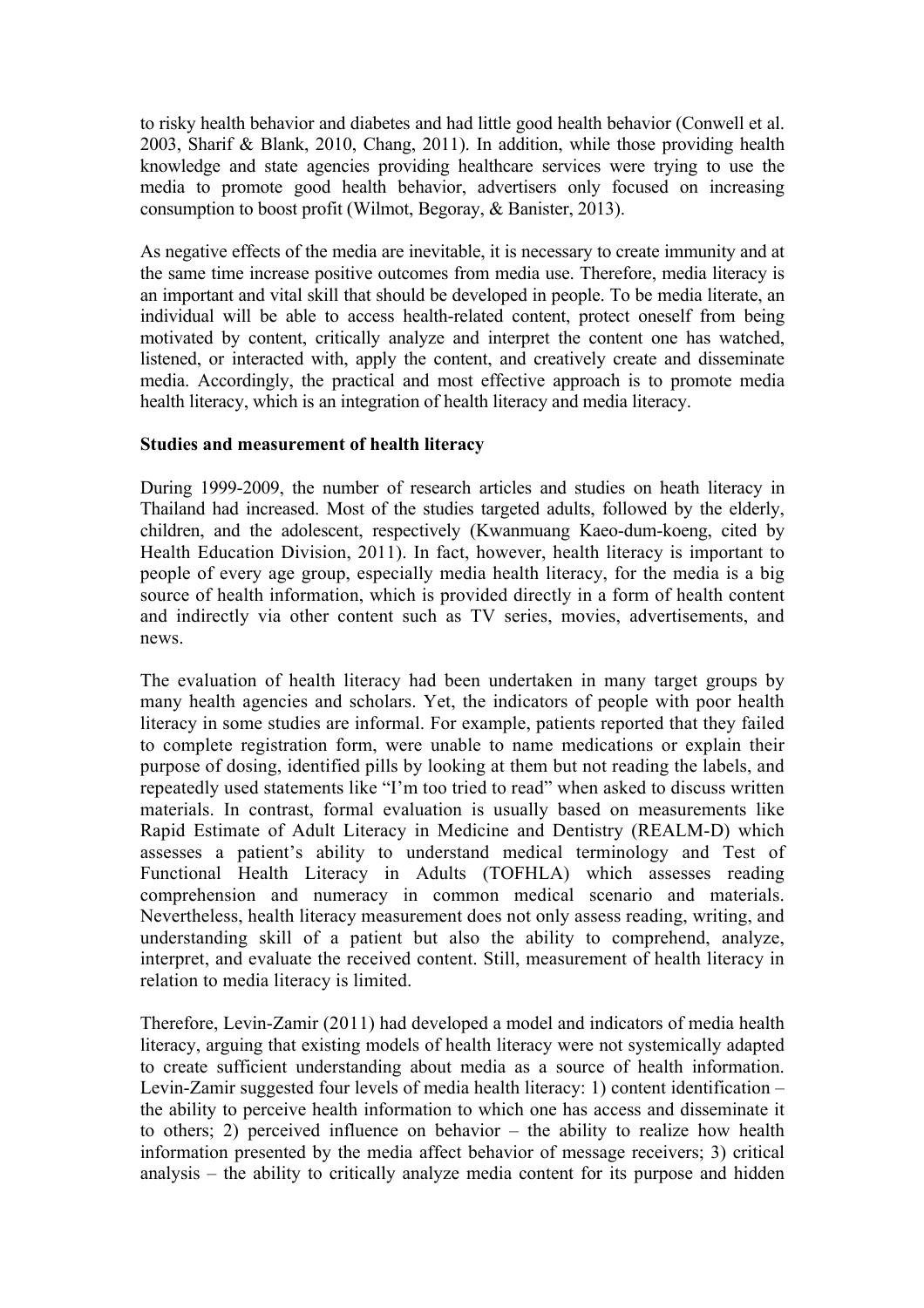value, attitude, or intention; 4) intended action/reaction – the ability to consider what should and should not be done based on heath information presented by the media and show action/reaction.

Higgins & Begoray (2012) established a similar concept called critical media health literacy, which is a combination of health literacy, critical health literacy, media literacy, critical media literacy, and critical appreciation, to encourage good health status. Therefore, media health literacy measurements should be developed to reflect factors that have impact on media health literacy, the role of media on health belief, attitude, and behavior of the audience, an individual's response to the media, and media health literacy of the people, especially the youth, to cover every dimension of health literacy to be used for promoting quality of life of the people.

This study aimed to explore primary health literacy researches in Thailand in both broad and deep approaches to see an overview of health literacy studies, explore health literacy researches that had adopted a concept of media literacy in the study to provide suggestion for a development of media health literacy concept as an interdisciplinary field, and measure the level of media health literacy among the people to collect useful information for the reduction of health risk and an improvement of quality of life of the people.

## **Methodology**

The population of this study was health literacy research papers in Thailand. The samples were sorted via the Thai Library Integrated System (ThaiLIS), an online research database which provides access to full researches and dissertations from nationwide universities, targeting research papers in the past ten years (2008-2017). The keyword used was health literacy.

From the 29 samples (21 dissertations and eight researches) sorted, 2010 was the only year that showed no searching result on that keyword (Figure 1). Content analysis included research objectives, research subjects, theories used, methodologies used, samples, health literacy measurements, and health literacy levels.



**Figure 1: Numbers of researches by year**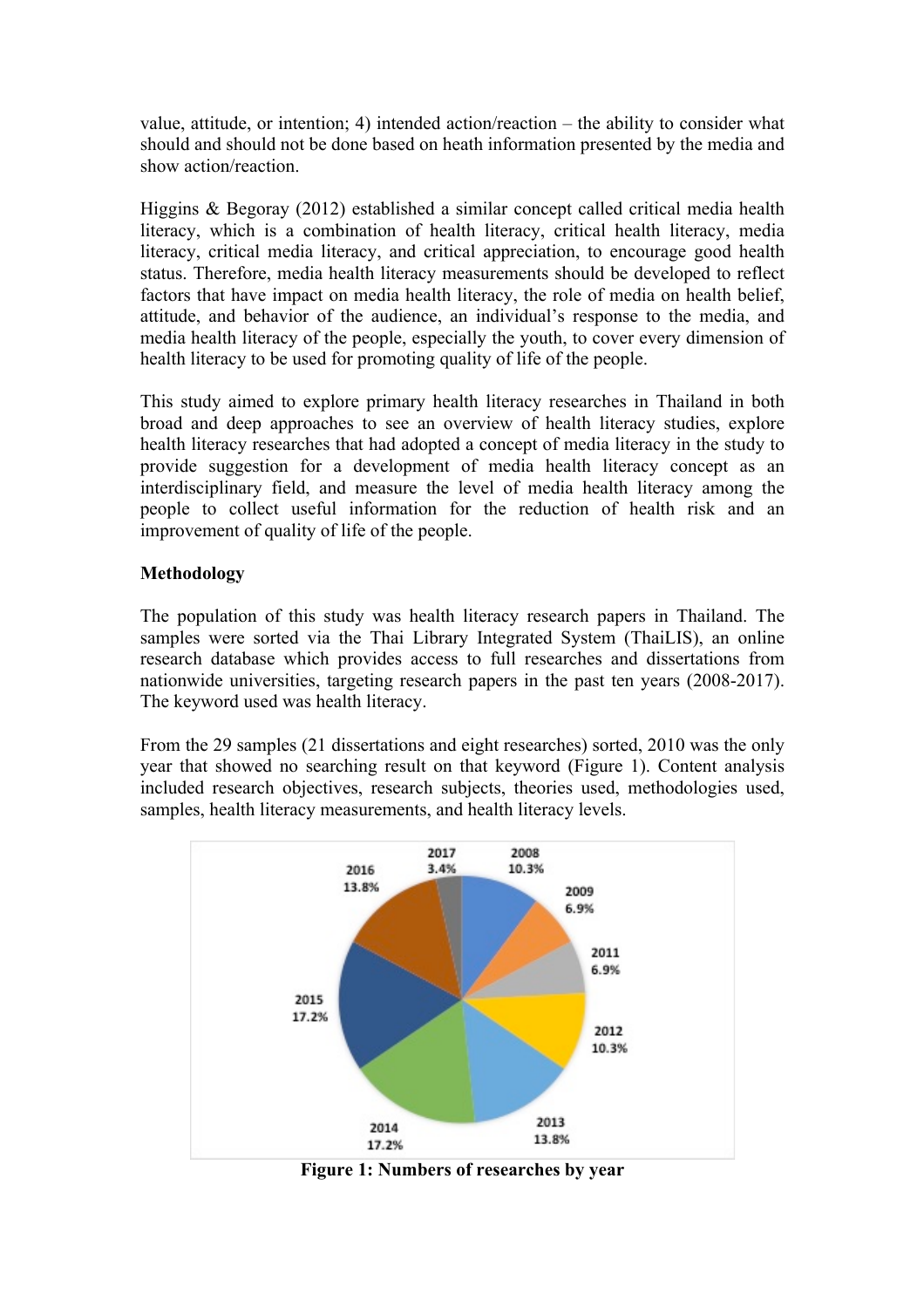# **Results**

From the 29 samples, all researches aimed to describe the variables of the study (n=29, 100%). Twelve of which (41%) also aimed to find relations between variables such as demographic data and health behavior, health literacy and health behavior, and knowledge about diseases and treatment and continuity of medicine taking.

Speaking of research subjects, most of the studies (16 articles) concerned general health, followed by high blood pressure (three articles), obesity (two articles), and the rest as follows (Table 1).

| <b>Subject of Study</b>     | <b>Numbers of Articles (%)</b> |
|-----------------------------|--------------------------------|
| General health              | $16(55.2\%)$                   |
| High blood pressure         | $3(10.3\%)$                    |
| Obesity                     | $2(6.9\%)$                     |
| Heart failure               | $1(3.4\%)$                     |
| Type 2 diabetes             | $1(3.4\%)$                     |
| Eye surgery patients        | $1(3.4\%)$                     |
| Sexual transmitted diseases | $1(3.4\%)$                     |
| Cervical cancer             | $1(3.4\%)$                     |
| <b>AIDS</b>                 | $1(3.4\%)$                     |
| Dengue hemorrhagic fever    | $1(3.4\%)$                     |
| Drug abuse                  | $1(3.4\%)$                     |
| <b>Total</b>                | 29 (100%)                      |

|  |  | <b>Table 1: Research subjects</b> |  |
|--|--|-----------------------------------|--|
|--|--|-----------------------------------|--|

In terms of theoretical framework, 23 studies (29.3%) reviewed health literacy concept in literature review, three studies (10.3%) reviewed media literacy concept, and only two studies (6.8%) reviewed both health literacy and media literacy. Other theories used (n=14) concerned specific diseases or health context such as healthcare system, self-care, uses and gratification of health media, and addictive substance.

Most of the researches  $(n=24, 82.7%)$  used a survey method, followed by interview  $(n=5, 17.2\%)$ , document analysis  $(n=3, 10.3\%)$ , experiment  $(n=3, 10.3\%)$ , and group discussion (n=1, 3.4%) (Table 2). Interesting, as much as  $65.5\%$  (n=19) used only a survey method as a research tool, while  $17\%$  (n=5) used mixed methodologies.

| <b>Methods of Study</b> | <b>Numbers of Articles</b> |
|-------------------------|----------------------------|
| Survey                  | $24(86.2\%)$               |
| Interview               | $5(17.2\%)$                |
| Document analysis       | $3(10.3\%)$                |
| Experiment              | $3(10.3\%)$                |
| Group discussion        | $1(3.4\%)$                 |

## **Table 2: Research methods**

In the study of health literacy, the most studied samples were patients  $(n=8, 27.6\%)$ , followed by universities students, the elderly, other specific groups which were female sex workers, public health volunteers, and monks (n=4 for each), and others  $(n=2, 6.9\%)$ .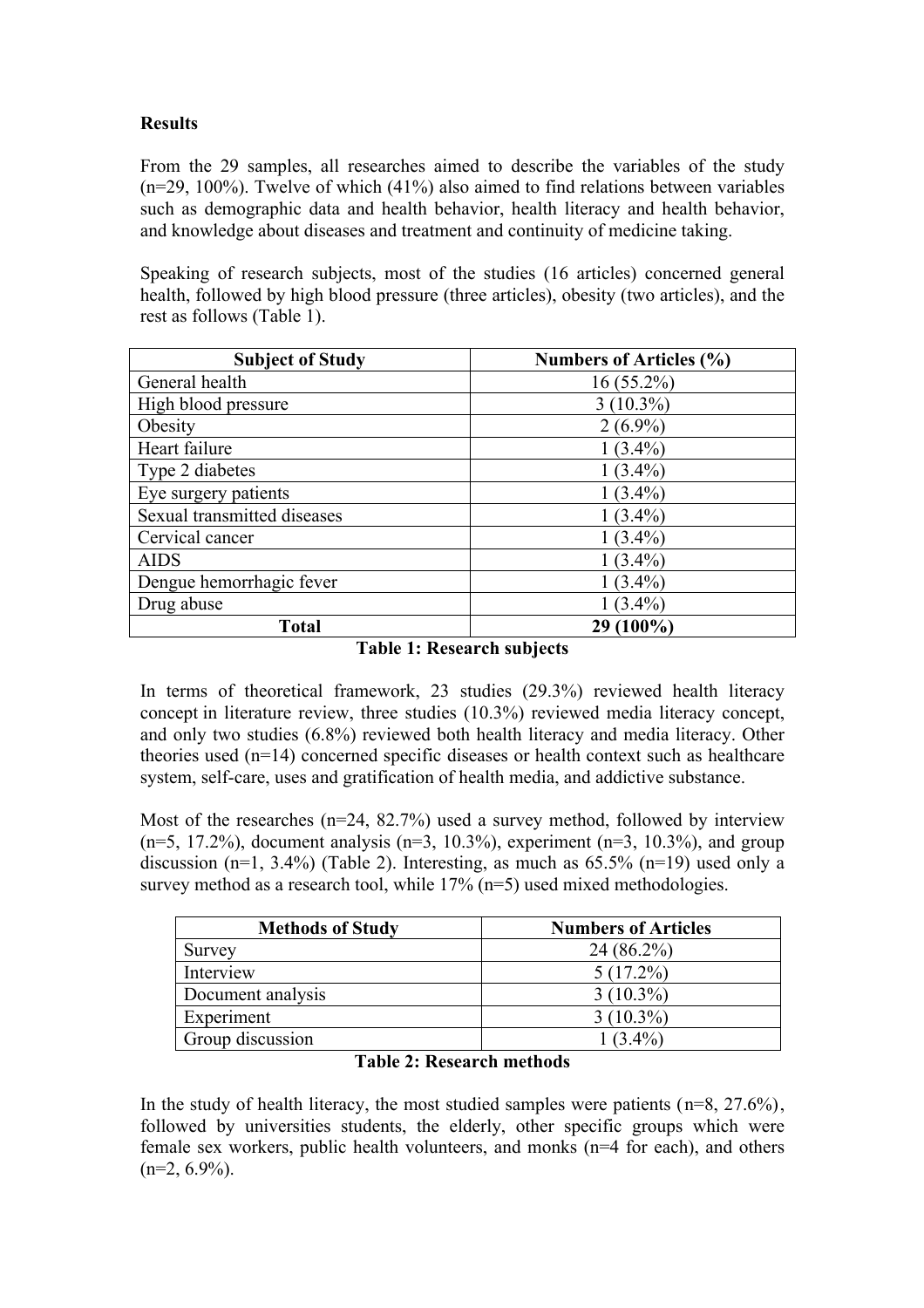Regarding measurement of health literacy levels, 11 studies measured health literacy in general and used the measurement tools developed by former researches or standardized tests of functional literacy like the Rapid Estimate of Adult Literacy in Medicine (REALM) and the Test of Functional Health Literacy in Adult (TOFHLA), while the rest used own-developed measuring tools. One study also aimed to develop indicators of health literacy.

Of the 22 articles measuring health literacy levels, the measurement can be divided into two groups. The first group measured health literacy levels based on the degree of literacy; most of the samples showed moderate health literacy ( $n=7$ ,  $24.1\%$ ), followed by high health literacy (n=5, 17.2%). The second group measured health literacy levels based on the adequacy of literacy; three articles showed adequate literacy (n=3, 10.3%), while seven articles did not directly measure health literacy but measured the use of media for health information instead.

Variables that affected health literacy included education levels, access to the information, as well as some other demographic variables. In addition, health literacy correlated with health-promoting behavior and disease protection behavior. However, some of the researches studied the use of media for health purposes such as for finding health information and the opinion about media benefit, but did not clearly indicate the interaction between media and health content and health behavior of the audience.

| Level                              | <b>Numbers of Articles (%)</b> |  |
|------------------------------------|--------------------------------|--|
| <b>Degree of Health Literacy</b>   |                                |  |
| High                               | $5(17.2\%)$                    |  |
| Moderate                           | $7(24.1\%)$                    |  |
| Low                                | $5(17.2\%)$                    |  |
| <b>Adequacy of Health Literacy</b> |                                |  |
| Adequate                           | $3(10.3\%)$                    |  |
| Inadequate                         | $2(6.8\%)$                     |  |
| Not available/not measured         | $7(24.1\%)$                    |  |
| <b>Total</b>                       | 29 (100%)                      |  |

**Table 3: Levels of health literacy**

#### **Conclusions**

Health literacy is a term first introduced in the 1970s and has become increasingly important in the fields of public health and healthcare. Health literacy is related to the capacities of people to meet the complex demands of health in a society. Findings from this study showed that health literacy has positive relations to health-promoting behavior. In addition, increasing health literacy is essential to promoting and maintaining good health of individuals and communities and lowering medical care expenditure, and is linked with the economic growth and socio-cultural and political changes.

Media health literacy is not just an interesting concept for public health or medical personnel whose responsibility is to provide health knowledge to the public, but also among media scholars who are finding effective strategies for providing people the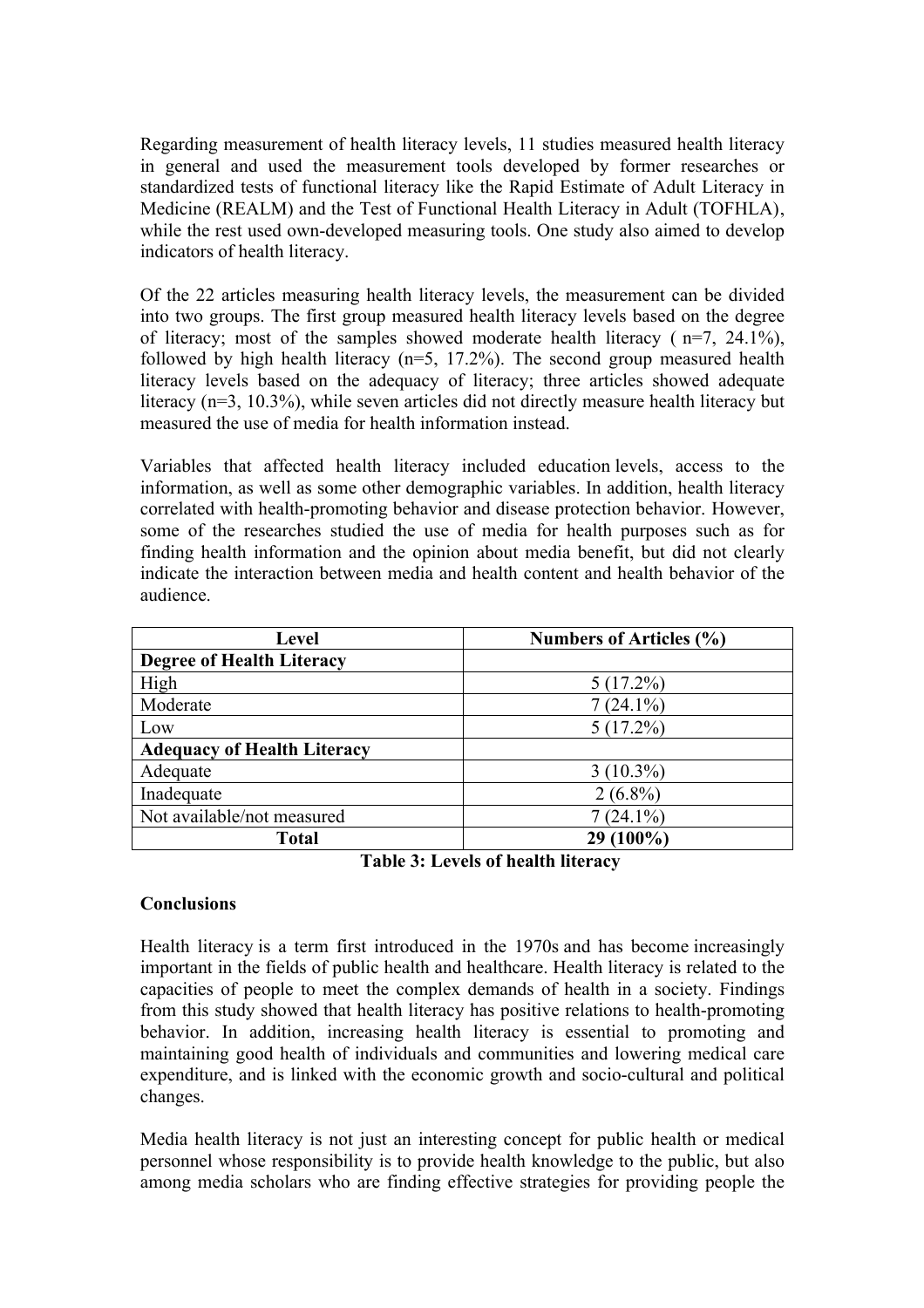information about ways to enhance health or avoid specific health risks. And due to the growing interest in health literacy both in the medical and communication context, the conceptualization of health literacy should be redefined to reflect the concept validly.

The study showed that most health literacy researches in Thailand unusually used existing measurements, which included standard tools like the REALM and the TOFHLA and applied tools for particular cases such as obesity and eye surgery. The tools assessed a patient's ability to read and understand health information (Berkman et al., 2004) and numeracy in common medical scenario and materials. These assessments, however, are not considered comprehensive measures of the skills needed by individuals in the health care environment.

In addition, the results from the synthesis of this study suggested that, even though media literacy and other media variables were included in some health literacy research, it was still less articulated how an individual interacts with health information received from the media such as linking of content to oneself, content evaluation, and acceptance and application of the content. Accordingly, a group of scholars induced a concept of media literacy which integrated health literacy with communications, adding media literacy as another dimension of health literacy skill (Nutbeam, 2008). There were also attempts to develop a concept that intertwined health literacy with media literacy such as 'media health literacy' concept introduced by Levin-Zamir (2011), which consists of content identification, perceived influence of media on behavior, critical analysis, and intended action/reaction (personal health behavior).

In conclusion, development of media health literacy measurements in Thailand is important for the improvement of an individual's abilities and skills in a modern health context. Basic skills of reading and writing (functional health literacy) are necessary, but evaluation and critical skills are even more important for detecting adverse effects from health information. At an individual level, ineffective communication caused by poor health literacy will result in poor quality and risk to one's safety of healthcare services, health prevention, and health promotion. At a population level, health literate people will be able to engage in ongoing public and private activities about health, medicine, and health cultural beliefs. High media health literacy will increase personal empowerment and will be seen as a part of an individual's development towards a better quality of life. In the population level, it may also lead to more equity and sustainability of changes in public health. Consequently, improving media health literacy should be addressed as a social agenda.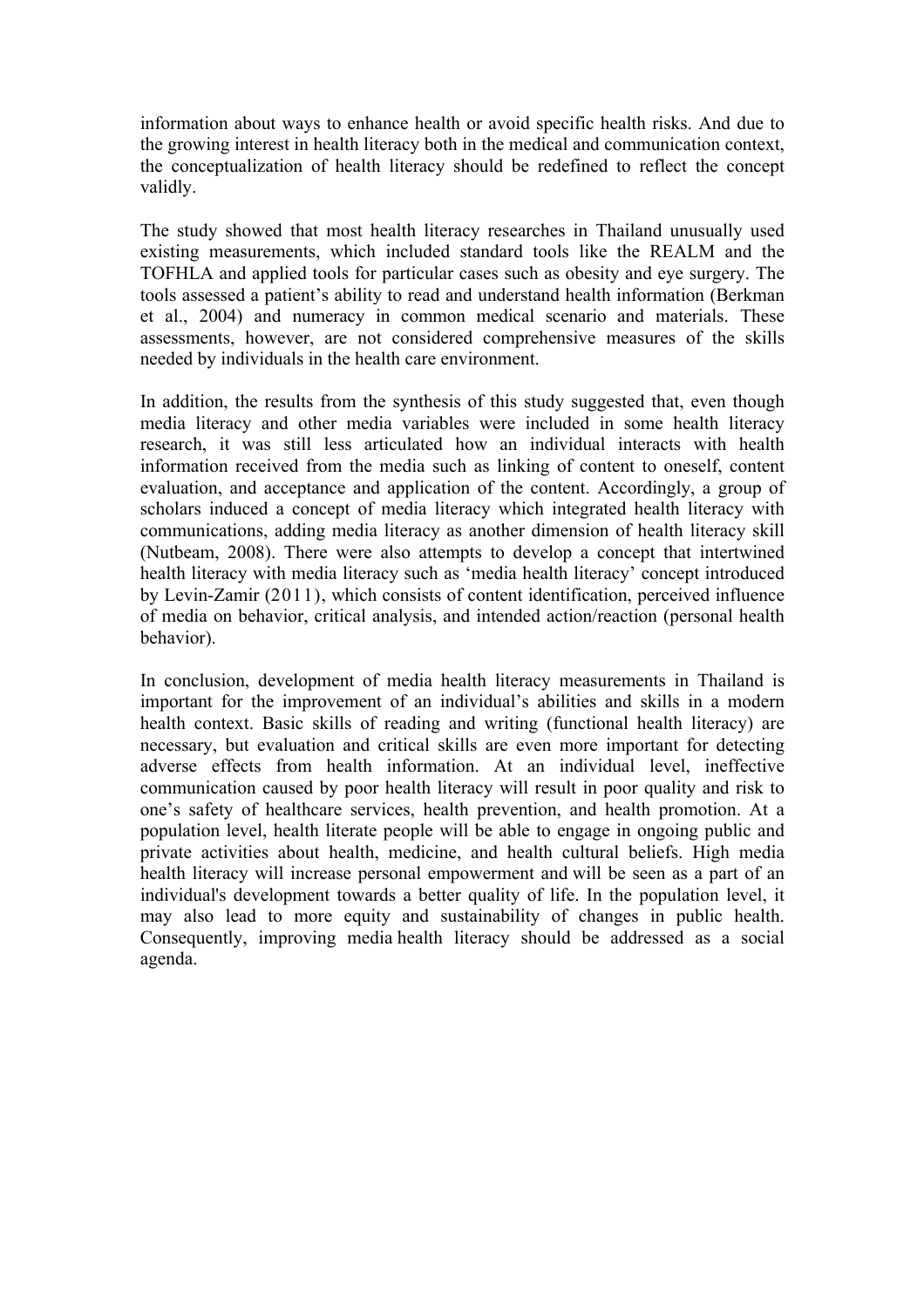#### **References**

Begoray, D. L., Banister, E. M.; Wharf Higgins, J.; & Wilmot, R. (2015). Puppets on a string? How young adolescents explore gender and health in advertising. *Journal of Media Literacy Education*, 6(3), 57 -64.

Bergsma, L.J., & Carney, M.E. (2008). Effectiveness of health-promoting media literacy education: A systematic review, *Health Education Research*, 23(3), 522-542.

Berkman, N. D., DeWalt, D. A., Pignone, M. P., Sheridan, S. L., Lohr, K. N., Lux, L., et al. (2004). Literacy and health outcomes. *Evidence report technology assessment No. 87 (AHRQ Publication No.04-E007-2).* Rockville, MD: Agency for Healthcare Research and Quality.

Berkman, N., Davis, T. C., and McCormack, L. (2010). Health literacy: What is it? *Journal of Health Communication,* 19, 9–19.

Chang, L.C. (2011). Health literacy: Self-reported status and health promoting behaviours for adolescents in Taiwan. *Journal of Clinical Nursing.* 20 (1-2), 190-96.

Conwell, L.S., O'Callaghan, M.J. , Andersen, M.J., W. Bor, Najman, J.M., & Williams, G.M. (2003). Early adolescent smoking and a web of personal and social disadvantage. *Journal of Pediatrics & Child Health.* 39 (8), 580-585.

Frisén, A., & Holmqvist, K. (2010). Physical, sociocultural, and behavioral factors associated with body-esteem in 16-year-old Swedish boys and girls. *Sex Roles, 63*(5), 373-385. doi: 10.1007/s11199-010-9806-2

Health Education Division. (2011). *Health literacy*. (1st ed.).Nontaburi: Health Education Division, Department of Heath Service Support , Ministry of Public **Health** 

Higgins, J. W., Begoray, D. (2012). Exploring the borderlands between media and health: Conceptualizing 'critical media health literacy' The National Association for Media Literacy Education's. *Journal of Media Literacy Education*, 4(2), 136-148.

Hobbs, R. (2003). Measuring the acquisition of media literacy skills. *Reading Research Quarterly*, 38 (3), 330-355.

Levin-Zamir, D., Lemish, D., and Gofin, R. (2011). Media health literacy (MHL): development and measurement of the concept among adolescents. *Health Education Research*. 26 (2), 323–335.

Mancuso, J.M. (2009). Assessment and measurement of health literacy: An integrative review of the literature. *Nursing and Health Sciences*. 11: 77-89.

Manganello, J.A. (2008). Health literacy and adolescents: A framework and agenda for future research. *Health Education Research*, 23 (5), 840–847. Nutbeam, D. (2008). The evolving concept of health literacy. *Social Science & Medicine*. 67, 2072-2078.